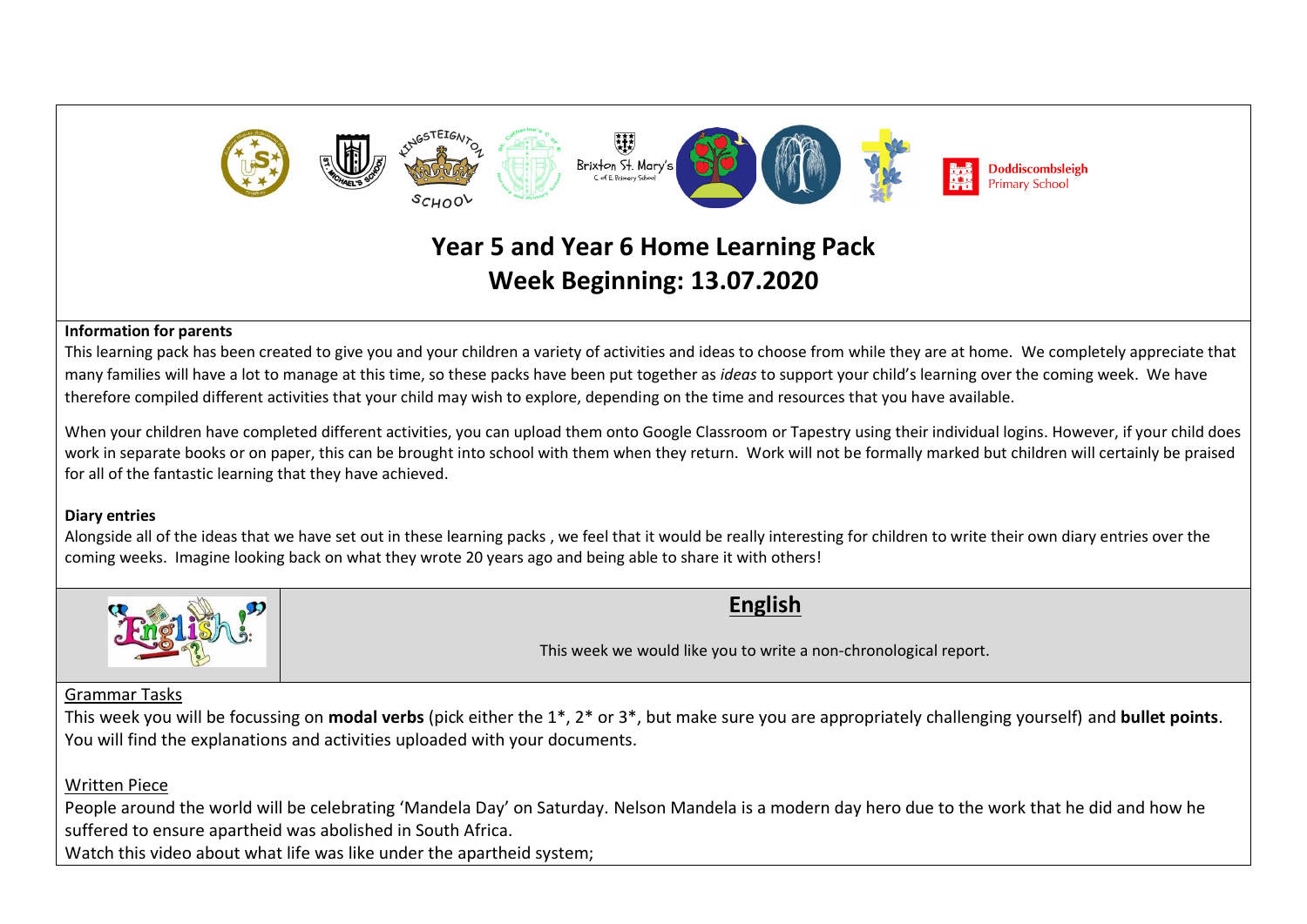<https://www.bbc.co.uk/newsround/25378811> More details of life under apartheid can be found here; <https://www.historyforkids.net/apartheid.html> You can see lots of pictures of Nelson Mandela with explanations of how he changed the laws on this webpage; <https://www.bbc.co.uk/newsround/22855544> You may wish to research this subject a little more to support you, but all of the above sites should give you enough information to complete the written piece.

Your task is to create an encyclopaedia page or webpage that explains apartheid, how is was ended and makes special mention of Nelson Mandela.

Remember to;

- Use appropriate organisational features including using bullet points consistently.
- Use colons to introduce lists.
- Use parenthesis with the correct punctuation.
- Use the perfect form of verbs to mark relationships of time and cause.
- Use modal verbs and adverbial phrases.

| mm                         | <b>Maths</b><br>This week we would like you to visit the link: https://whiterosemaths.com/homelearning/ and watch the video.<br>Then, work through the activities on the sheet (You will find these on the school website) and then check your work. We don't expect<br>you to print the worksheets off, but it would be useful for children to show their workings and then check their answers.<br>Alongside these White Rose Hub activities, don't forget to use the following websites (using your individual logins) to practice other basic<br>skills: Times Tables Rock Stars, Numbots and Education City |                                                            |                            |                            |
|----------------------------|------------------------------------------------------------------------------------------------------------------------------------------------------------------------------------------------------------------------------------------------------------------------------------------------------------------------------------------------------------------------------------------------------------------------------------------------------------------------------------------------------------------------------------------------------------------------------------------------------------------|------------------------------------------------------------|----------------------------|----------------------------|
|                            |                                                                                                                                                                                                                                                                                                                                                                                                                                                                                                                                                                                                                  |                                                            |                            |                            |
| Monday                     | Tuesda                                                                                                                                                                                                                                                                                                                                                                                                                                                                                                                                                                                                           | Wednesd                                                    | Thursday                   | Friday                     |
| White Rose Hub: Activity 1 | $\mathbf{Y}$<br>White<br>Rose<br>Hub:                                                                                                                                                                                                                                                                                                                                                                                                                                                                                                                                                                            | $\mathbf{a}\mathbf{y}$<br>White Rose<br>Hub:<br>Activity 3 | White Rose Hub: Activity 4 | White Rose Hub: Activity 5 |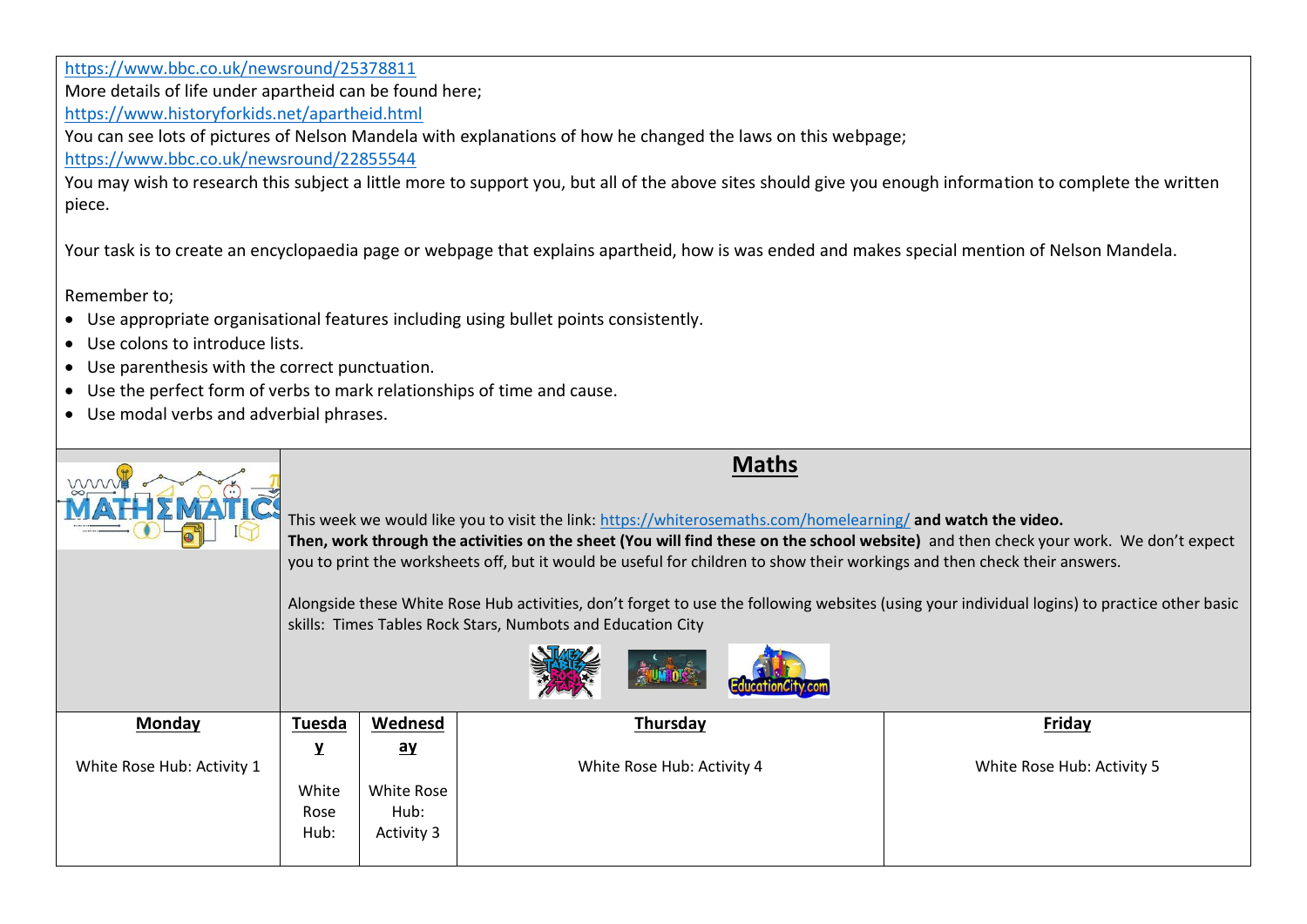|                        | Activity                                                                                                                                                                                                                                                                                |  |                                                                                                                                                                                                                            |  |  |
|------------------------|-----------------------------------------------------------------------------------------------------------------------------------------------------------------------------------------------------------------------------------------------------------------------------------------|--|----------------------------------------------------------------------------------------------------------------------------------------------------------------------------------------------------------------------------|--|--|
|                        | 2                                                                                                                                                                                                                                                                                       |  |                                                                                                                                                                                                                            |  |  |
|                        |                                                                                                                                                                                                                                                                                         |  |                                                                                                                                                                                                                            |  |  |
|                        |                                                                                                                                                                                                                                                                                         |  | <b>Spellings</b>                                                                                                                                                                                                           |  |  |
|                        |                                                                                                                                                                                                                                                                                         |  | There are two main ways in which you can practice your spellings:                                                                                                                                                          |  |  |
|                        |                                                                                                                                                                                                                                                                                         |  |                                                                                                                                                                                                                            |  |  |
| Pelling                | $\bullet$                                                                                                                                                                                                                                                                               |  | Spelling Frame: https://spellingframe.co.uk/ (Finish any rules you haven't yet completed)<br>Learn the words on your spelling list (see information below) in fun ways, including: Look, cover, say, write, check, Rainbow |  |  |
|                        |                                                                                                                                                                                                                                                                                         |  | writing, Bubble writing, Backwards writing, Pyramid writing, Silly sentences or Mnemonics                                                                                                                                  |  |  |
|                        |                                                                                                                                                                                                                                                                                         |  | To find your year group's statutory spellings, Google: Year 5 & 6 Statutory Word List                                                                                                                                      |  |  |
|                        | <b>Reading</b>                                                                                                                                                                                                                                                                          |  |                                                                                                                                                                                                                            |  |  |
| Pe                     |                                                                                                                                                                                                                                                                                         |  | As you all know, reading is very beneficial to your education and nothing is better than escaping into a good book.                                                                                                        |  |  |
|                        | The expectation is that you are reading for at least 30 minutes per day. When you have finished reading, ask an adult to ask you some<br>questions about what you have read.                                                                                                            |  |                                                                                                                                                                                                                            |  |  |
| Phonics                |                                                                                                                                                                                                                                                                                         |  | Additional to this, you could visit the following websites:                                                                                                                                                                |  |  |
|                        | Bug Club, www.phonicsplay.co.uk, Education City, Oxford Owl, Accelerated Reader<br>$\bullet$                                                                                                                                                                                            |  |                                                                                                                                                                                                                            |  |  |
|                        |                                                                                                                                                                                                                                                                                         |  |                                                                                                                                                                                                                            |  |  |
|                        | For your reading task this week, we would like you to find the text in your Google Classroom that has been uploaded for you. Read                                                                                                                                                       |  |                                                                                                                                                                                                                            |  |  |
|                        | the text carefully and answer the questions.                                                                                                                                                                                                                                            |  |                                                                                                                                                                                                                            |  |  |
|                        | <b>Learning Challenge Curriculum/Topic Work</b>                                                                                                                                                                                                                                         |  |                                                                                                                                                                                                                            |  |  |
| The Learning Challenge | Your key learning question is:                                                                                                                                                                                                                                                          |  |                                                                                                                                                                                                                            |  |  |
| <b>CURRICULUN</b>      | The clue's in the name. What do the local names tell us about our past and our area?                                                                                                                                                                                                    |  |                                                                                                                                                                                                                            |  |  |
|                        |                                                                                                                                                                                                                                                                                         |  |                                                                                                                                                                                                                            |  |  |
|                        | This key learning question will last for the rest of this half term. We would like you to create a project based on this key question to show<br>what you have learnt and found out about this topic. Read below for different ways in which you could carry out your project, based on |  |                                                                                                                                                                                                                            |  |  |
|                        | your interests:                                                                                                                                                                                                                                                                         |  |                                                                                                                                                                                                                            |  |  |
|                        |                                                                                                                                                                                                                                                                                         |  |                                                                                                                                                                                                                            |  |  |
|                        |                                                                                                                                                                                                                                                                                         |  |                                                                                                                                                                                                                            |  |  |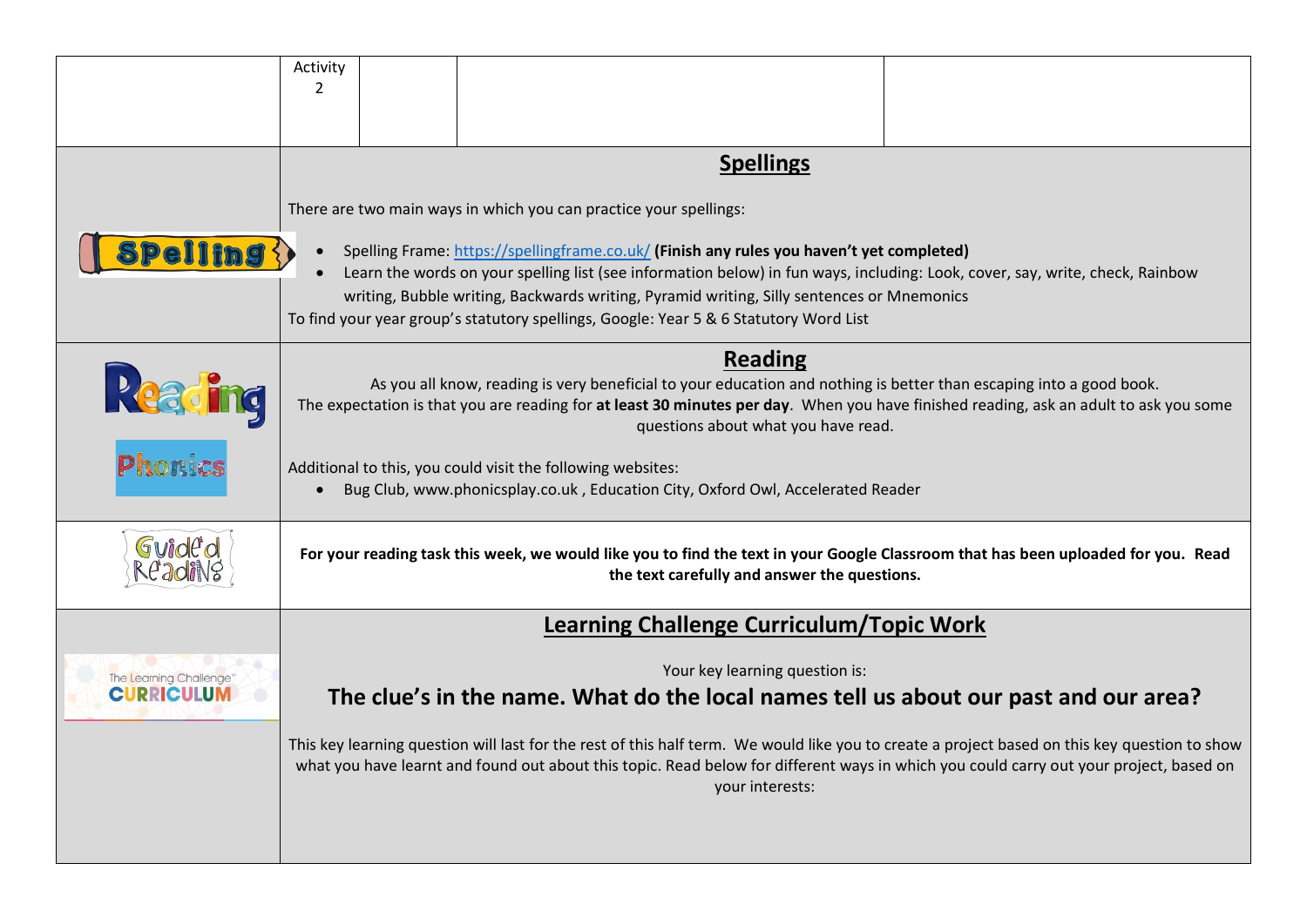| If you like art:<br>If you like                                                                                                                                                                                                                                                                                                                                                                                                                                                                                                                                                                                                                  | If you like                                                                                                                                                                                                                                           |                                                                                                                                                                                                                                                                                                                                                                                                                                                                                                                                                                                                                                                                                                                                                                                                                                                                                                          |                                                                                                                                                                                        |
|--------------------------------------------------------------------------------------------------------------------------------------------------------------------------------------------------------------------------------------------------------------------------------------------------------------------------------------------------------------------------------------------------------------------------------------------------------------------------------------------------------------------------------------------------------------------------------------------------------------------------------------------------|-------------------------------------------------------------------------------------------------------------------------------------------------------------------------------------------------------------------------------------------------------|----------------------------------------------------------------------------------------------------------------------------------------------------------------------------------------------------------------------------------------------------------------------------------------------------------------------------------------------------------------------------------------------------------------------------------------------------------------------------------------------------------------------------------------------------------------------------------------------------------------------------------------------------------------------------------------------------------------------------------------------------------------------------------------------------------------------------------------------------------------------------------------------------------|----------------------------------------------------------------------------------------------------------------------------------------------------------------------------------------|
| writing:                                                                                                                                                                                                                                                                                                                                                                                                                                                                                                                                                                                                                                         | designing<br>and making:                                                                                                                                                                                                                              | If you like researching/ presenting:                                                                                                                                                                                                                                                                                                                                                                                                                                                                                                                                                                                                                                                                                                                                                                                                                                                                     | <b>Other ideas:</b>                                                                                                                                                                    |
| Look at a map and draw a<br>Write a<br>field sketch of what you think<br>paragrap<br>the area would look like.<br>h to<br>describe<br>the<br>Draw a field sketch of your<br>location<br>local area and label the<br>of places<br>different places.<br>in your<br>local<br>area<br>Draw a map to show the<br>(think of<br>different places in your local<br>using<br>area. Think about showing:<br>language<br>villages, forests, reservoirs,<br>such as:<br>schools, rivers, roads.<br>north,<br>south,<br>west<br>etc).<br>Write a<br>report<br>about<br>the<br>different<br>places in<br>your<br>local<br>area.<br>Pretend<br>to be a<br>local | Design<br>your own<br>Dartmoor<br>Village.<br>What<br>would be<br>there and<br>why? What<br>names<br>would you<br>use?<br>Design<br>your own<br>Iron Age<br>fort.<br>Where<br>would you<br>build the<br>fort? What<br>would the<br>fort look<br>like? | Research place names and make a poster to show where<br>different names come from (this website is useful for this<br>task<br>http://www.primaryhomeworkhelp.co.uk/saxons/placena<br>mes.htm<br>Use this website and find as many places as you can that<br>use the Anglo-Saxon place names provided (e.g. ford =<br>Bridford)<br>http://www.primaryhomeworkhelp.co.uk/saxons/placena<br>mes.htm<br>Pick a place local to you and research about what it was<br>like in the past. You could write about Doddiscombsleigh<br>or Dartmoor.<br>Research Iron Age forts in our area. Where were they?<br>What were they like?<br>Use a map to find as many interesting place names as you<br>can. Research to find out the history behind the place<br>names. The Ordnance Survey website is a great resource<br>for finding place names.<br>https://osmaps.ordnancesurvey.co.uk/50.66785,-<br>3.62100,7/pin | Go on a walk and create a journey stick of your<br>adventure.<br>https://www.sustainablelearning.com/resource/j<br>ourney-sticks-0?destination=teaching-<br>resources/journey%20sticks |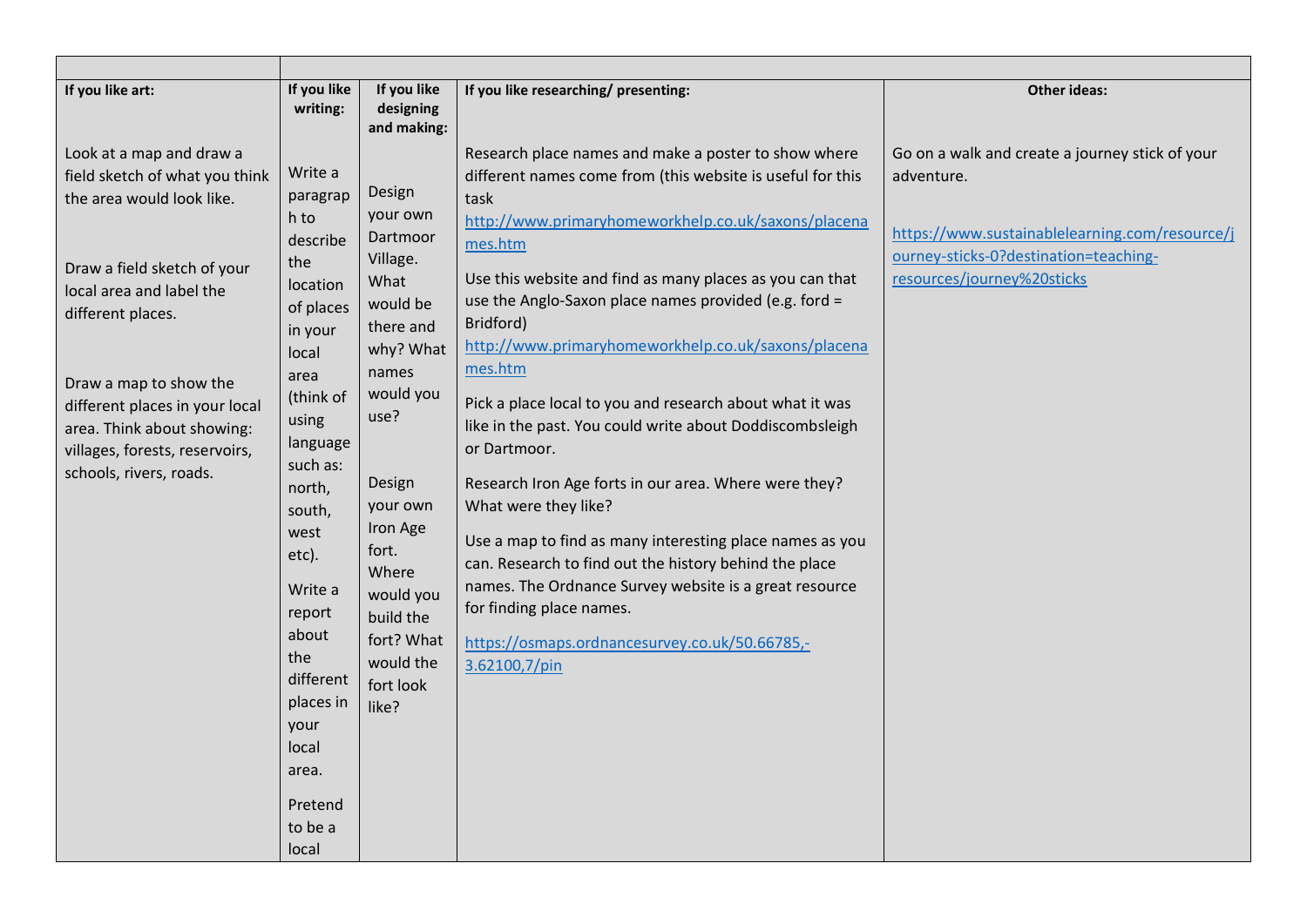|                                  | person<br>from the<br>past and<br>write a<br>diary<br>entry<br>about<br>what life<br>was like.                                                                                                                                                                   |  |  |  |  |
|----------------------------------|------------------------------------------------------------------------------------------------------------------------------------------------------------------------------------------------------------------------------------------------------------------|--|--|--|--|
|                                  |                                                                                                                                                                                                                                                                  |  |  |  |  |
|                                  |                                                                                                                                                                                                                                                                  |  |  |  |  |
| <b>Other Learning/Activities</b> |                                                                                                                                                                                                                                                                  |  |  |  |  |
| <b>Mindfulness</b>               | www.headspace.com<br>$\bullet$<br>Twinkl - Mindfulness colouring sheets and activities<br>$\bullet$                                                                                                                                                              |  |  |  |  |
| <b>Exercise/PE Ideas</b>         | All ages: Joe Wicks Daily Workouts - 9am on YouTube (The Body Coach TV)<br>$\bullet$<br>Just Dance (You Tube)<br>$\bullet$<br>Cosmic Kids (You Tube)<br>٠<br>Go Noodle - www.gonoodle.com<br>$\bullet$<br>Achieve 4 All Daily Challenges - See attached document |  |  |  |  |

## **Free Online Resources:**

| <b>Name of Resource</b>       |    | <b>Overview/Notes</b>                                                                                                                        | <b>Website address/Hyperlink</b> |
|-------------------------------|----|----------------------------------------------------------------------------------------------------------------------------------------------|----------------------------------|
| <b>Times Table Rock Stars</b> | 19 | Continue to encourage the children to complete   https://ttrockstars.com/<br>regular practice of their multiplication and<br>division facts. |                                  |
| <b>Numbots</b>                |    | For Reception and Key Stage 1 to build basic skills   https://numbots.com/<br>and number facts practice.                                     |                                  |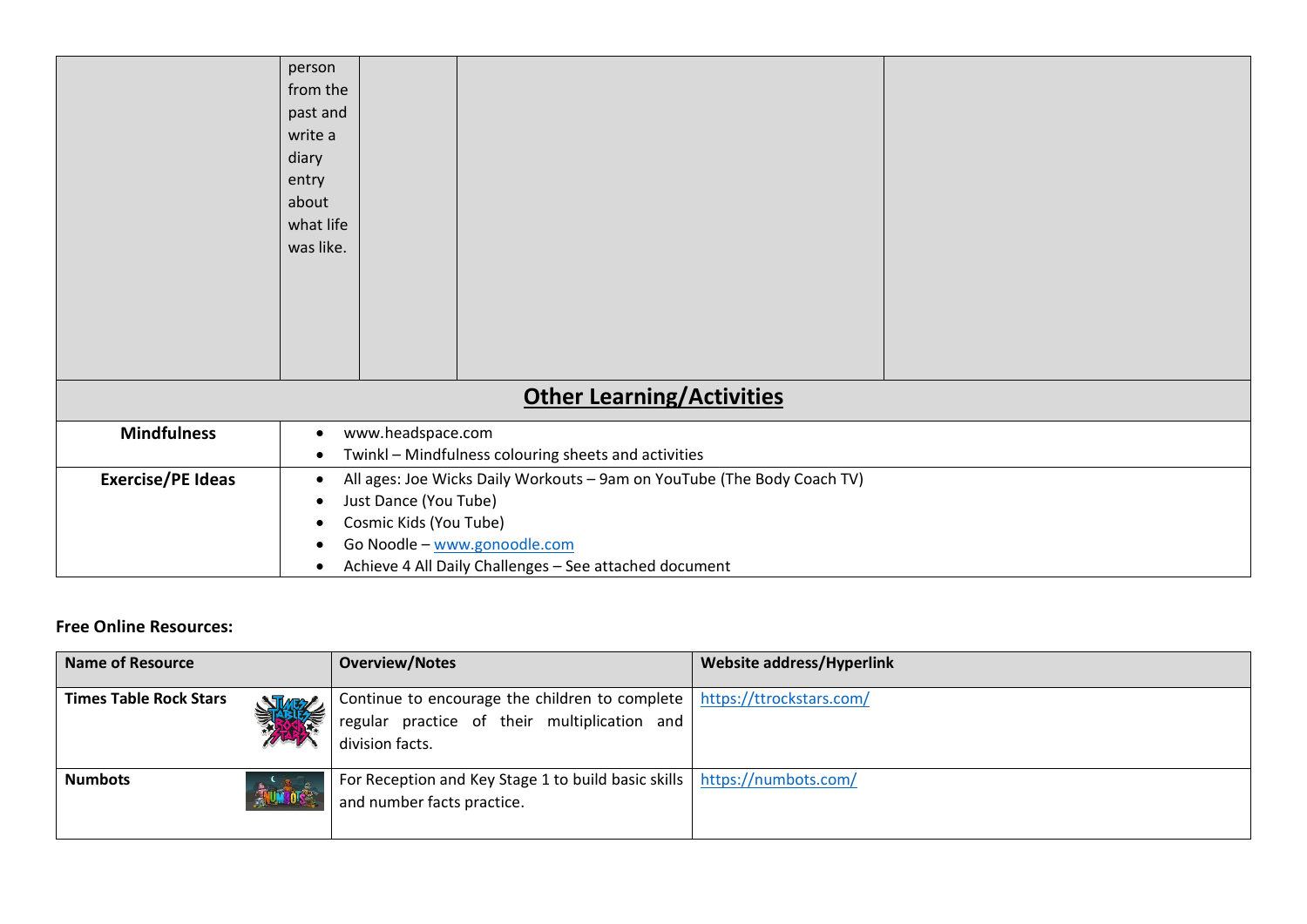| <b>Spelling Frame</b><br><b>Spelling frame</b>         | Spellingframe includes all the words - both<br>statutory and the example words - from the<br>National Curriculum for Spelling for Year 1 to Year<br>6. Choose a spelling rule and each word is read<br>aloud and provided within a sentence for context.<br>Different games to help with practice. | https://spellingframe.co.uk/                                       |
|--------------------------------------------------------|----------------------------------------------------------------------------------------------------------------------------------------------------------------------------------------------------------------------------------------------------------------------------------------------------|--------------------------------------------------------------------|
| <b>Manchester Children's</b><br><b>University</b>      | Useful information and resources about a range of<br>different topics. The history and science resources<br>are especially useful if completing topic-themed<br>projects.                                                                                                                          | https://www.childrensuniversity.manchester.ac.uk/                  |
| <b>Teach Your Monster</b><br>to Read                   | Covers everything from letters and sounds to<br>reading full sentences. Complements all synthetic<br>phonics programmes used in schools. Computer<br>version is 100% free.                                                                                                                         | https://www.teachyourmonstertoread.com/                            |
| <b>Phonics Play</b><br><b><i><u>DonicsPlat</u></i></b> | Practice letter sounds and phonics using the<br>simple games and activities on this website.                                                                                                                                                                                                       | https://www.phonicsplay.co.uk/                                     |
| <b>BBC Bitesize Primary</b><br><b>Bitesize</b>         | A vast bank of resources for the full range of<br>subjects. Includes information slides, video clips,<br>games and interactives.                                                                                                                                                                   | https://www.bbc.co.uk/bitesize/primary                             |
| <b>Oxford Owl</b>                                      | Lots of different learning resources to support<br>home learning, including a full range of Oxford<br>Reading Tree e-books that can be read on tablets<br>and computers.                                                                                                                           | https://www.oxfordowl.co.uk/                                       |
| <b>Scholastic</b>                                      | An American site, so organized into grades rather<br>than year groups. However, there are daily<br>activities which involve reading a text and<br>completing some activities.                                                                                                                      | https://classroommagazines.scholastic.com/support/learnathome.html |
| <b>Top Marks Education</b>                             | Games and activities to support learning in<br>different subjects                                                                                                                                                                                                                                  | https://www.topmarks.co.uk/                                        |
| <b>Doorway Online</b>                                  | Doorway Online is a collection of free and highly<br>accessible educational games that learners will                                                                                                                                                                                               | https://www.doorwayonline.org.uk/                                  |